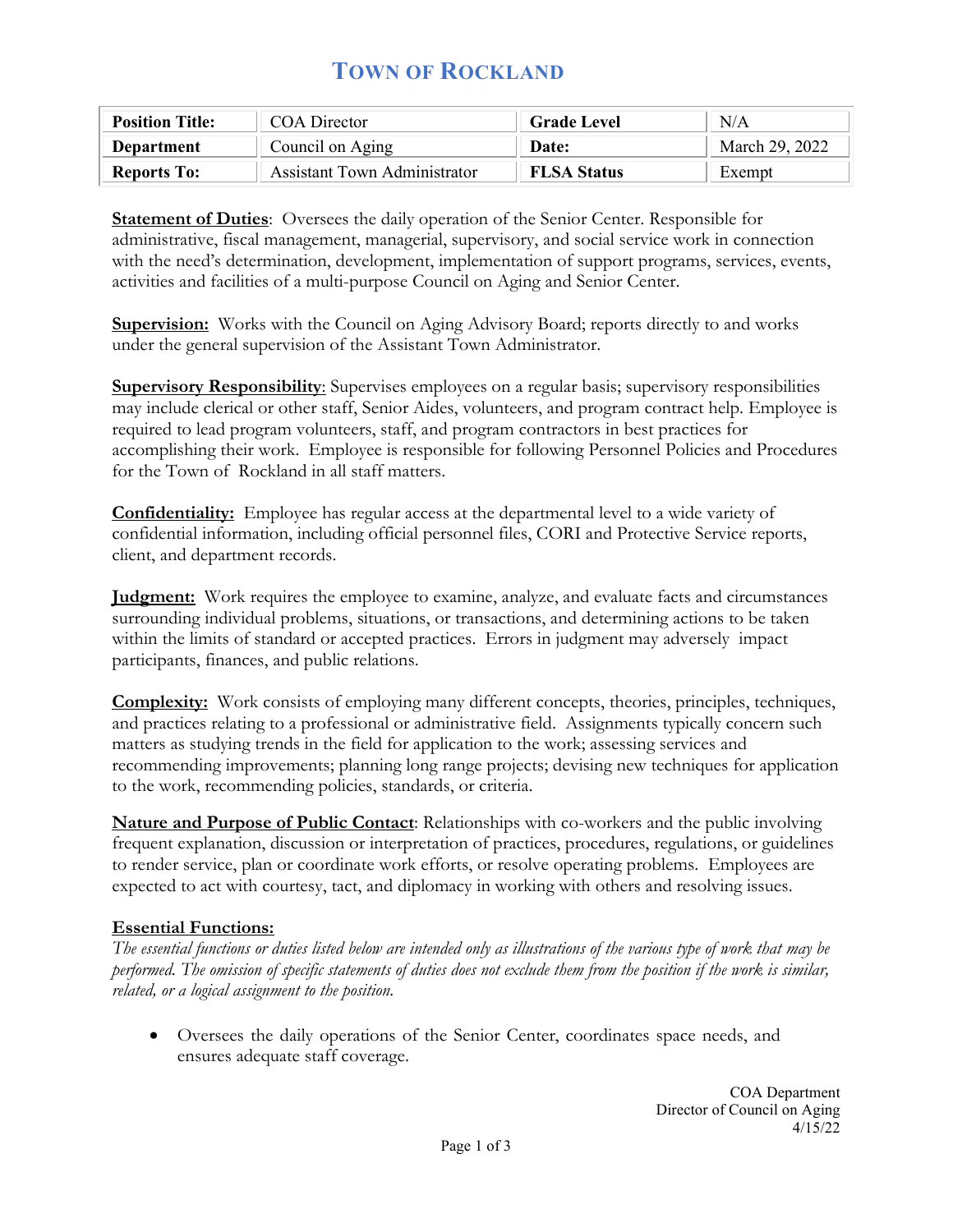# **TOWN OF ROCKLAND**

- Develops, directs, and coordinates enrollment and maintains all programs, activities, and special events offered at the Senior Center. Takes initiative to actively develop new programs.
- Develops and maintains programs that promote the health, safety, and education of the Town's elderly population. Arranges appearances by guest speakers and instructors as necessary to support this effort.
- Oversees the operations and maintenance of the senior van(s), including scheduling, pre- qualifying riders, and dispatching drivers, as needed.
- Oversees the Town's senior tax work off program; receives applications, screens applicants, identifies work locations, and monitors participation.
- Facilitates the daily meals program held at the Senior Center.
- Serves as building facility manager for the Senior Center. Coordinates with various departments for maintenance of the building. Makes recommendations for building improvements and prepares capital requests, as necessary, and reports any safety concerns.
- Actively works with the Council on Aging Advisory Board, meeting with members on a monthly or as needed basis; prepares agendas and meeting minutes, as requested.
- Participates in local and regional efforts to expand and improve services to the elderly
- Prepares and submit annuals report to the Executive Office of Elder Affairs; prepares various reports as requested by the Council on Aging and other Town officials.
- Advises and guide seniors daily, provides case management, as necessary.
- Assesses the needs of the elder adult population in the community and advocates for the needs of elders in the community.
- Responsible for hiring all Senior Center staff, vendors, and volunteers.
- Trains, directs, evaluates, and disciplines staff in the Council on Aging in accordance with state and federal laws, collective bargaining agreement and Town policies and procedures.
- Prepares and administers the COA department's annual budget; accepts and processes gifts; manages accounts payable, payroll, and purchasing for the COA.
- Seeks, develops, prepares, and administers grants from external funding sources to expand programs.
- Provides oversight and directs the coordinator of outreach activities including referral to other elder service agencies
- Maintains required certifications and attends conferences and seminars relative to position.

### **Recommended Minimum Qualifications:**

**Education and Experience:** Bachelor's degree in gerontology, health science, social work, social service, or other related field and three to five years of experience working with the elderly population, or any equivalent combination of education and experience.